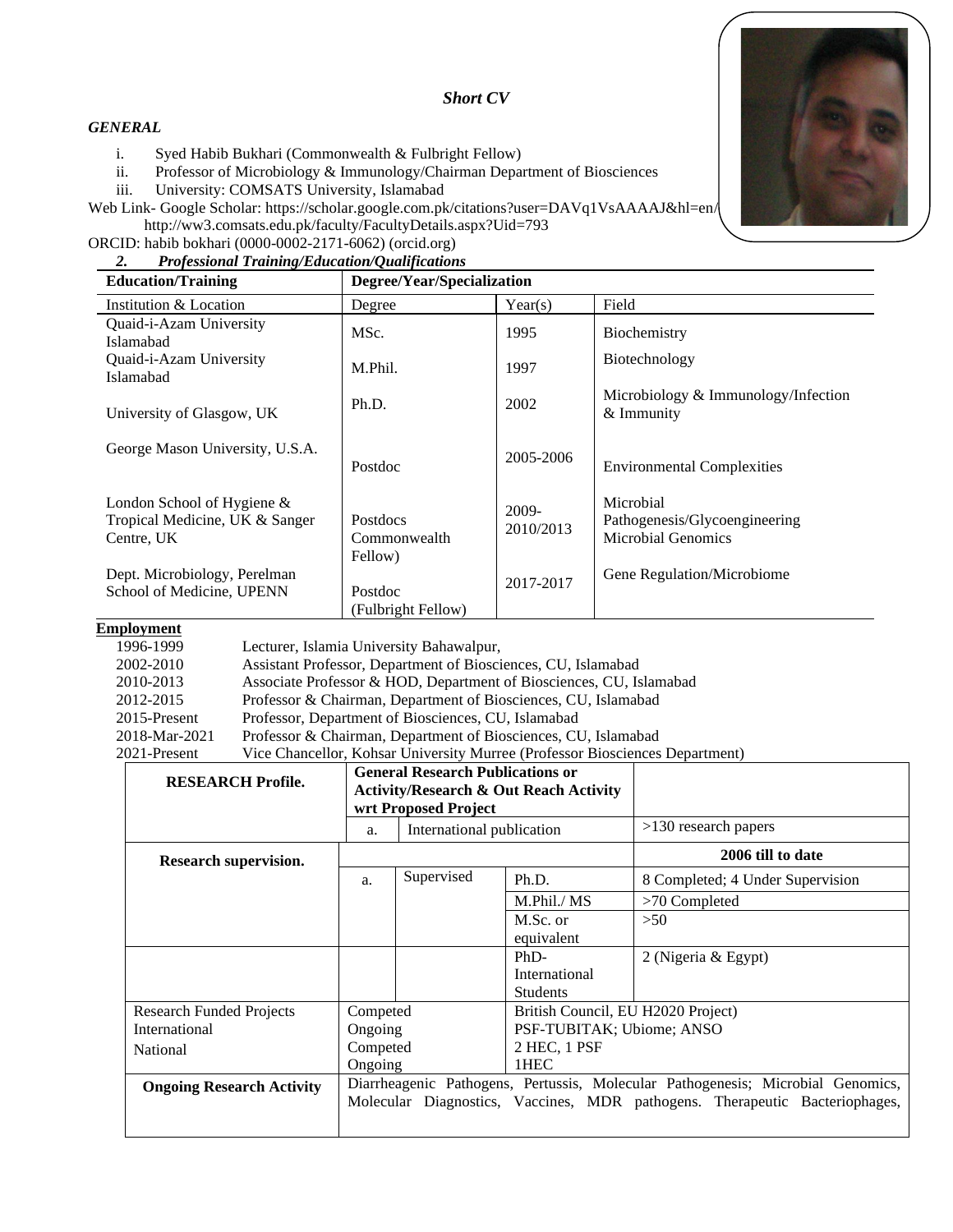|                                         | Novel fluorescent proteins based Educational Tool Kit |                                                    | Malnourished gut & associated microbiota, Colorectal cancer & associated microbiota;                                                                                                                                                                                                                                                                                                                                                                                                                                                                                                                                    |
|-----------------------------------------|-------------------------------------------------------|----------------------------------------------------|-------------------------------------------------------------------------------------------------------------------------------------------------------------------------------------------------------------------------------------------------------------------------------------------------------------------------------------------------------------------------------------------------------------------------------------------------------------------------------------------------------------------------------------------------------------------------------------------------------------------------|
| <b>Total Impact Factor publications</b> |                                                       | >110                                               | H Index: 24<br><b>I-10 Index: 53</b><br>Citations (Google Scholar): >2150<br>Impact factor ~400                                                                                                                                                                                                                                                                                                                                                                                                                                                                                                                         |
| <b>Previous Relevant Grants</b>         |                                                       | $OUTCOME: >10$ JOINT<br><b>FACTOR PUBLICATIONS</b> | Source Tracking and Surveillance System Of Diarrhea causing<br>Bacterial Pathogens In Pakistan: As PI, In collaboration with<br>London School of Hygiene & Tropical Medicine, Keppel<br>Street, London, WCIE 7HT (British Council: Pak-UK linkage)<br>Campylobacter control in poultry through training for<br>commercial poultry farm workers: As PI, In collaboration with<br>Prof. Brendan Wren, London School of Hygiene & Tropical<br>Medicine (British Council: "STRATEGIC PARTNERSHIP<br><b>EXTENSION: KNOWLEDGE EXCHANGE":</b><br><b>RESEARCH</b><br><b>IMPACT</b><br><b>JOINT MEETINGS &amp; DISSEMINATION</b> |
| <b>TEACHING PROFILE</b>                 |                                                       |                                                    | Graduate/Undergraduate Courses Taught: Microbial Forensics; Advances<br>in<br>Microbiology; Advanced Topics in Microbiology; Medical Microbiology; Research<br>Techniques; Fundamentals of Genomics & Proteomics; Microbial Pathogenesis; Microbiology<br>& Immunology; Fundamentals of Bioinformatics; Cell Biology; Introduction to Genomics                                                                                                                                                                                                                                                                          |

## **AWARDS & HONORS/ACHIEVEMENTS/AFFILIATIONS**

- 1. As Pioneering faculty-to set up and strengthened Department preparing PC-1 documents (2003-2006)- Student strength from first intake of 18 students rose to current strenght in Biosciences is  $\sim$ 2000 students (Islamabad (~1800)& Sahiwal: ~200)
- 2. As Pioneering faculty-Designed curriculum for Bioinformatics and Biosciences undergraduate degree program (CIIT) and started this program at COMSATS in 2003
- 3. Affiliate Faculty Bioinformatics and Computational Biology College of Science, George Mason University, Manassas, Virginia since 2007
- 4. USEP-Fulbright-Fellowship Award: @ UPENN-2017-2017 (PENN-MED)
- 5. Shortlisted as Candidate for the Position of VC, University of Punjab, 2016;219
- 6. Recipient of Commonwealth Fellowship. 2013
- 7. Recipient of Commonwealth Scholarship for Ph.D. 1999-2002
- 8. COMSATS Science Ambassador (Microbiology), COMSATS Science Diplomacy Program
- 9. British Council: Strategic Partnership Extension: Knowledge Exchange Award 2012
- 10. British Council: Pak-UK linkage/INSPIRE Award, 2009-2012
- 11. PCST Productive Scientist 2008, 2012-2017
- 12. CIIT Productive Scientist 2008-2016
- 13. Nominated for the Best Teacher Award From CIIT in 2011
- 14. Higher Education Commission NRPU Grant 2008-2011
- 15. Higher Education Commission NRPU Grant 2008-2010
- 16. Pakistan Science Foundation Grant, 2008-2010
- 17. Higher Education Commission PORC Grant, 2005
- 18. Obtained foreign fundings as well as 4 National fundings to improve the Lab facilities
- 19. Selected for Fulbright Scholarship for Ph.D 1998-1999 (did not pursue)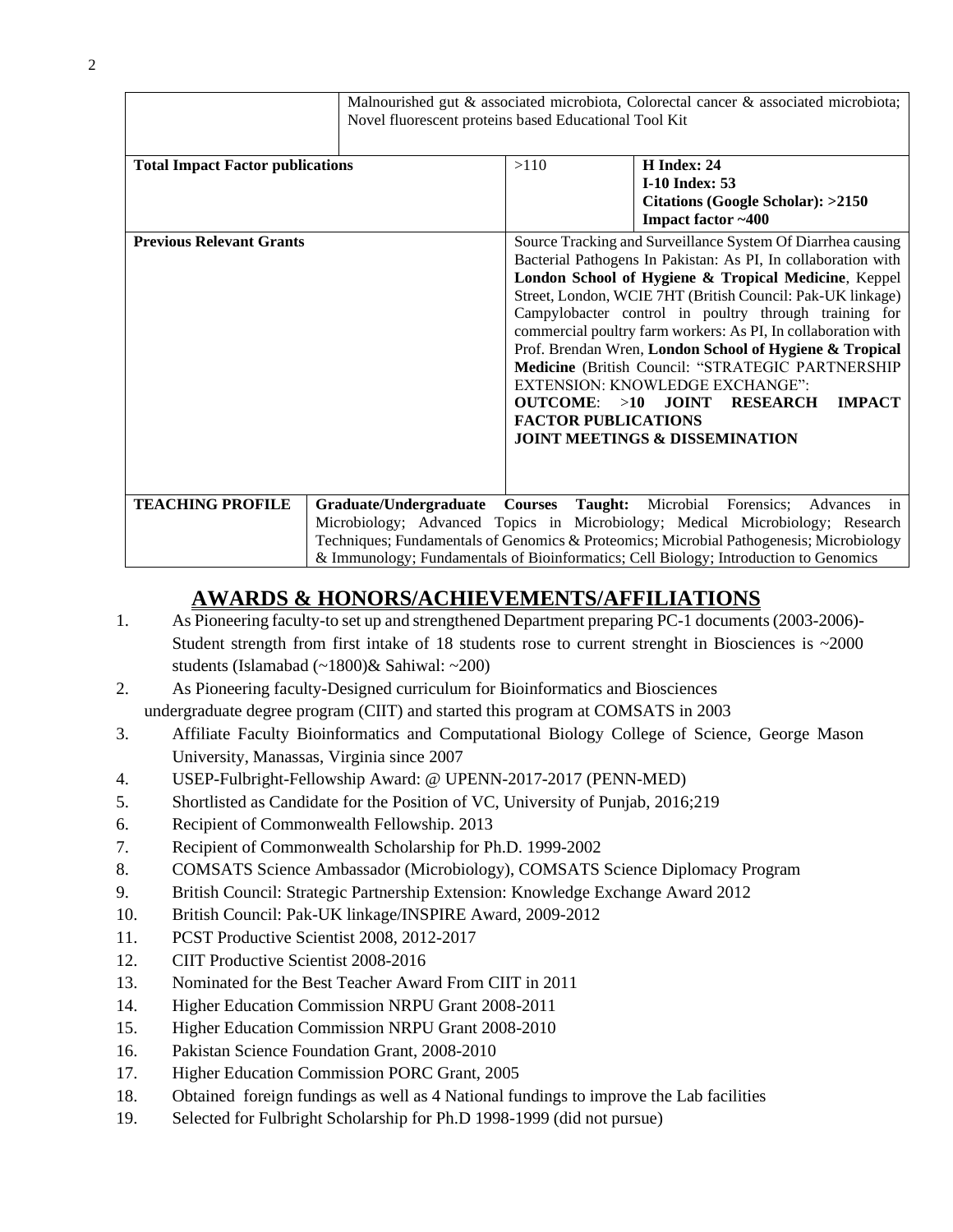- 20. Roll of Honor for standing first in B.Sc. in Botany, Zoology, Chemistry group
- 21. President Talent Scholarships at B.Sc. and M.Sc. levels
- 22. Infaq Foundation Scholarship (HEC) at M. Phil. Level
- 23. French Scholarship for Ph.D. 1998-99 (did not pursue)
- 24. Selected for cultural scholarship for Ph.D. 1998-1999 (did not pursue)
- 25. Contributed Significantly in Developing first Natioal Bioinformatcs Policy Document for HEC in 2004
- 26. Examiner/Subject Specialist (Biology)-Federal Public Service Commission
- 27. I have played a pivotal role for the past 16 years in strengthening the Department in different roles; as Incharge, HOD, Chairman and faculty.

### **MEMBERSHIPS IN ACADEMIC SOCIETIES**

- 1. Member Academic Council, Emerson University Multan
- 2. Member/Convener Accreditation Inspection Committees (National Computing Education Accreditation Council & Higher Education Commission)
- 3. Member/Convener Higher Education Commission-Quality Assurance Agency
- 1. Member, Zoological Society of Pakistan
- 2. Member, HEC curriculum committee for Bioinformatics
- 3. Expert Member, HEC Project Reviewer's committee
- 4. Expert Member, PSF Project Reviewer's committee
- 5. Member, Society for General Microbiology, UK
- 6. Member, General Council, University of Glasgow
- 7. Member, American Nano Society
- 8. Member, Board of Studies, Department of Microbiology, QAU, Islamabad
- 9. Member, Board of Studies, Department of Biochemistry, QAU, Islamabad
- 10. Editor, "Journal of Integrative Computational Biosciences
- 11. Editor, journal "Advances in Infectious Diseases"
- 12. Editor, "Journal of Integrative Computational Biosciences"
- 13. Editor, journal "Remote Sesnsing"
- 14. Editor Current Proteomics
- 15. Public Health Frontier (PHF)
- 16. Member International Microbial Forensic Consortium
- 17. Member Evaluation Team of Science Projects (INTEL) for school/college students

## **ADMINISTRATIVE PROFILE**

| AS CHAIRPERSON (2012-2015 & 2018-2021-March) |                                                    |                                                                                                                                        |  |
|----------------------------------------------|----------------------------------------------------|----------------------------------------------------------------------------------------------------------------------------------------|--|
|                                              | Developing New Programs                            | Advising HR for Recruiting suitable<br>Faculty                                                                                         |  |
|                                              | Developing New Courses for existing<br>Programs    | <b>Chairing Board of Studies Meetings</b>                                                                                              |  |
|                                              | Member f Board Faculty & Academic<br>Council       | Reviewing/Evaluation of Faculty<br>Performance at the end of each term                                                                 |  |
|                                              | Taking steps to enhance Faculty<br>Research output | Looking after two campuses where<br>Departments are functional with more<br>than 100 PhD faculty for all above<br>mentioned activities |  |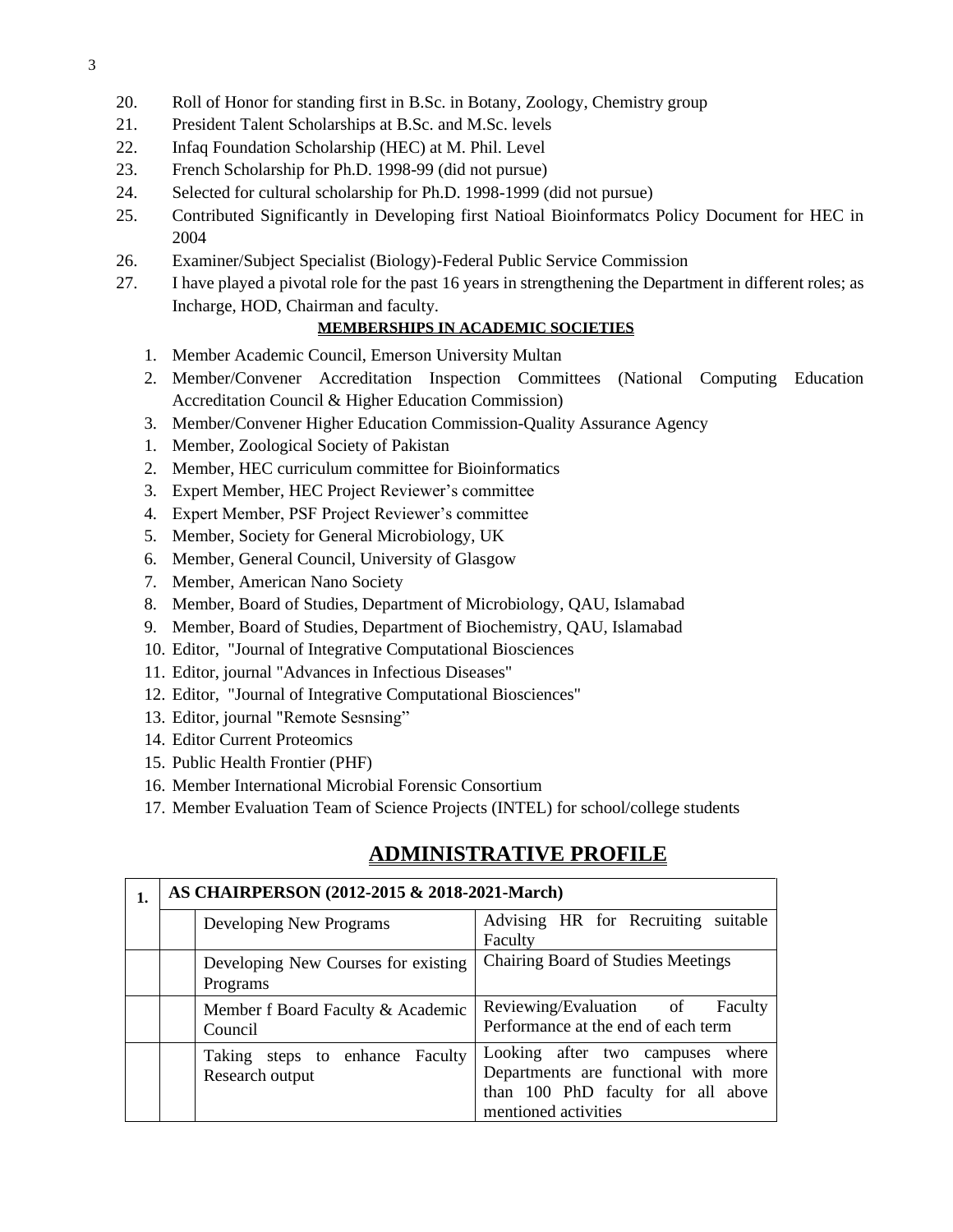|                | Preparing documents for accreditation<br>of programs & Quality Assurance                                            | Coordination<br>University<br>with<br>administration and Dean's office |  |  |  |
|----------------|---------------------------------------------------------------------------------------------------------------------|------------------------------------------------------------------------|--|--|--|
|                | AS Head of Department of Biosciences, Islamabad (2008-2008; 2011-2013)                                              |                                                                        |  |  |  |
|                | Looking after Day to Day affairs of   Admission Campaign & Selection<br>students (Undergraduate + Graduate<br>>1500 |                                                                        |  |  |  |
|                | <b>Faculty Evaluations and Assessments</b>                                                                          | <b>Managing Timetable and Resources</b>                                |  |  |  |
| mn<br>TNA DDA' |                                                                                                                     |                                                                        |  |  |  |

### **TEACHING PROFILE**

Introduced Problem based learning strategies while teaching various Molecular and Microbiology Courses. In addition taught various courses such as

| 1. |                                     | <b>Graduate Courses Taught</b>                                         |                                        |  |
|----|-------------------------------------|------------------------------------------------------------------------|----------------------------------------|--|
|    |                                     | <b>Microbial Forensics</b>                                             | Advances in Microbiology               |  |
|    |                                     | <b>Research Techniques</b>                                             | <b>Advanced Topics in Microbiology</b> |  |
|    |                                     | &<br><b>Fundamentals</b><br><b>Genomics</b><br>of<br><b>Proteomics</b> | <b>Medical Microbiology</b>            |  |
|    |                                     | <b>Microbial Pathogenesis</b>                                          | Advances in Biosciences Research       |  |
| 2. | <b>Undergraduate Courses Taught</b> |                                                                        |                                        |  |
|    |                                     | Cell Biology                                                           | <b>Fundamentals of Bioinformatics</b>  |  |
|    |                                     | Introduction to Genomics                                               | Microbiology & Immunology              |  |

## **RESEARCH PROFILE**

|    |                             | <b>Research Publications</b> |                                   |                   |
|----|-----------------------------|------------------------------|-----------------------------------|-------------------|
|    | a.                          |                              | <b>International Publications</b> | >130              |
|    | b                           | <b>Impact Factor</b>         |                                   | $-400$            |
|    | $\mathbf{C}$                | <b>Total Citations</b>       |                                   | >2100             |
|    | d                           | H Index                      |                                   | 24                |
|    | e                           | $I-10$ Index                 |                                   | >50               |
|    | <b>Research Supervision</b> |                              |                                   | 2006 till to date |
| a. | Supervised                  |                              | Ph.D.                             | 8                 |
|    |                             |                              | M.Phil./ MS                       | >70               |
|    |                             |                              | BS/M.Sc. or equivalent            | >60               |

# **Research Grants AS PI**

|              | <b>International</b>                |                                                 |
|--------------|-------------------------------------|-------------------------------------------------|
| a.           | <b>British Council-INSPIRE</b>      | Source Tracking & Surveillance of Diarrheagenic |
|              |                                     | Bacterial Pathogens in Pakistan With -Prof.     |
|              |                                     | Brendan W. Wren LSHTM, UK                       |
| b            | British Council-SPEKE/<br>Strategic | CIIT-Campylobacter Control in Poultry Through   |
|              | Partnership Extension: Knowledge    | Training for Commercial Poultry Farm Workers-   |
|              | Exchange                            | With -Prof. Brendan W. Wren LSHTM, UK           |
| $\mathbf{C}$ | <b>EU H2020</b>                     | Advanced bioinformatics for genome<br>and       |
|              |                                     | metagenome analyses with discovery of novel     |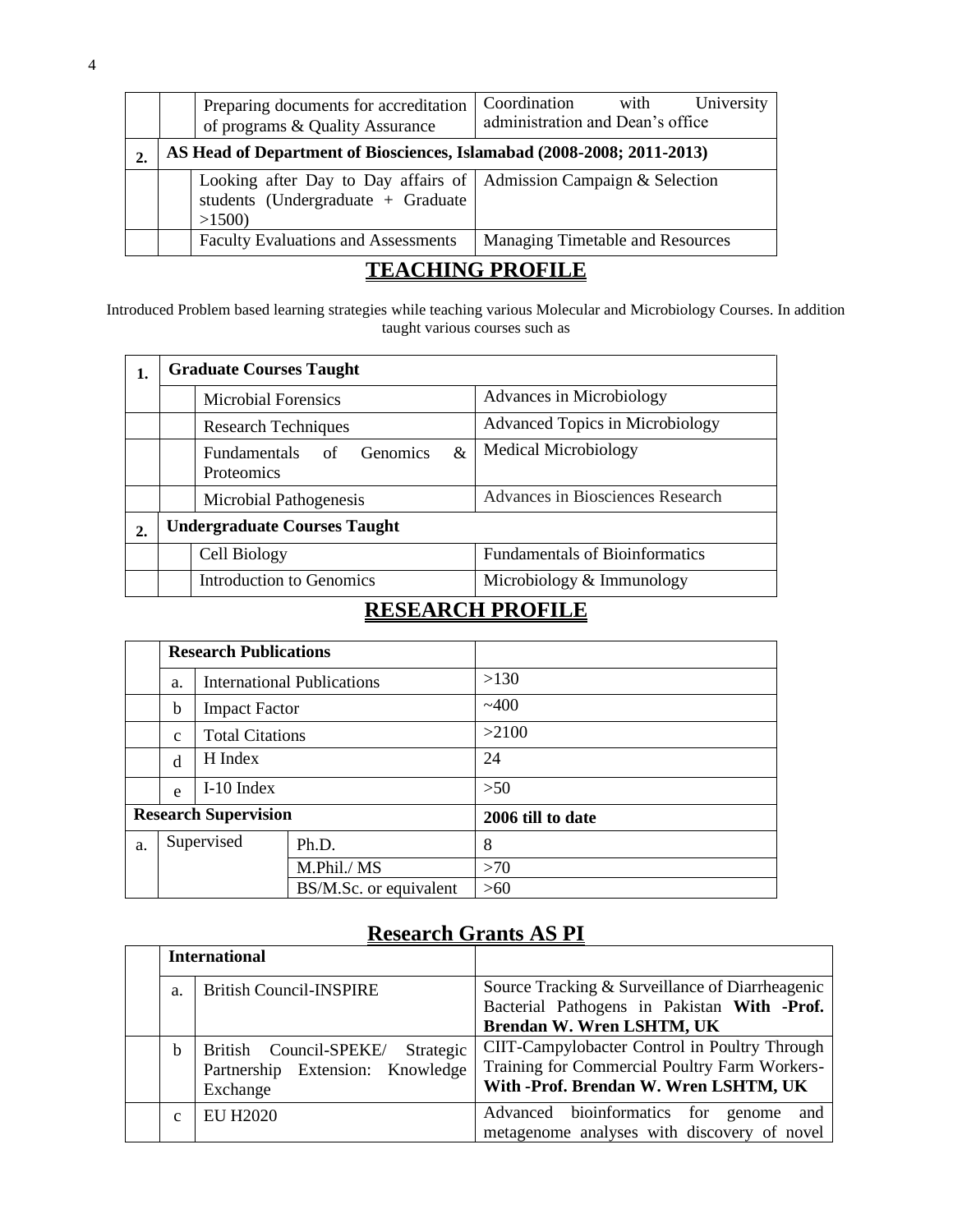|                                 |                                                           |               | biocatalysts from extremophiles: implications for                                                   |
|---------------------------------|-----------------------------------------------------------|---------------|-----------------------------------------------------------------------------------------------------|
|                                 |                                                           |               | improving industrial bioprocesses-With Italy-                                                       |
|                                 | <b>TUBITAK</b>                                            |               | <b>UK-Turkey</b><br>Developing Protocols for multiplex PCR based                                    |
| d                               |                                                           |               | Screening and Computational Models<br>for                                                           |
|                                 |                                                           |               | Virulence Factors Associated with H. pylori and                                                     |
|                                 |                                                           |               | colibactin (genotoxin) producing $E.$ coli -With                                                    |
|                                 |                                                           |               | Acibadem, Istanbul. Turkey                                                                          |
| e                               | uBiome                                                    |               | Analyzing the Gut Microbiota of Pediatric                                                           |
|                                 |                                                           |               | Showing Stunted Growth<br>Patients<br>under                                                         |
|                                 |                                                           |               | Prevailing Environmental Stress Conditions-                                                         |
|                                 |                                                           |               | <b>With US Company</b>                                                                              |
| f                               | Eastern Mediterranean                                     |               | Molecular detection of all clinically relevant                                                      |
|                                 | Health<br>Genomics &                                      | Biotechnology | Bordetella spp during one year (2013)- Iranian                                                      |
|                                 | Network<br>(EMGEN)                                        |               | <b>Iran</b><br>Dr.<br>researcher<br>with<br>Fereshteh                                               |
|                                 |                                                           |               | Shahcheraghi                                                                                        |
| g                               | ANSO (Alliance of International Science<br>Organizations) |               | "Mosquitome of Flying Syringes-Aedes                                                                |
|                                 |                                                           |               | aegypti and Aedes albopictus & their                                                                |
|                                 |                                                           |               | Fitness vis a vis their Competency to                                                               |
|                                 |                                                           |               | Transmit Infection With Changing                                                                    |
|                                 |                                                           |               | Climate" with China, Turkey & Thailand                                                              |
|                                 | <b>National</b>                                           |               |                                                                                                     |
| a                               | Higher Education Commission (HEC),                        |               | Strengthening Biotechnology Industry in the                                                         |
|                                 | Pakistan                                                  |               | Country: Developing an educational tool kit for                                                     |
|                                 |                                                           |               | training undergraduate students as well as for                                                      |
|                                 |                                                           |               | research purposes: Lab to Commercialization                                                         |
| $\mathbf b$                     | Higher Education Commission (HEC),                        |               | Development of an integrated system comprising                                                      |
|                                 | Pakistan                                                  |               | of engineered bacteria based Biosensors for the                                                     |
|                                 |                                                           |               | detection of bioavailble toxic metals from                                                          |
|                                 |                                                           |               | environment                                                                                         |
| $\mathbf{C}$                    | Higher Education Commission (HEC),                        |               | Development of an integrated whole-cell based                                                       |
|                                 | Pakistan                                                  |               | biosensors<br>detect<br>bioavailable<br>to                                                          |
|                                 |                                                           |               | organophosphates from environment.                                                                  |
|                                 |                                                           |               |                                                                                                     |
| $\mathbf d$                     | Pakistan Science Foundation (PSF)                         |               | Epidemiological<br>investigation<br>of<br>Pertussis<br>infection in Pakistan: With RIVM, Bilthoven, |
|                                 |                                                           |               | <b>Netherlands</b>                                                                                  |
|                                 | POCR, HEC                                                 |               |                                                                                                     |
|                                 |                                                           |               | Joint COMSATS Institute of Information Technology-                                                  |
|                                 |                                                           |               | George Mason University Initiative in Bioinformatics"                                               |
|                                 |                                                           |               | (Completed).                                                                                        |
|                                 | <b>Ongoing Research Activity</b>                          |               | Molecular Pathogenesis; Microbial Genomics and Gene                                                 |
|                                 |                                                           |               | Regulation, Molecular Diagnostics,, MDR pathogens.                                                  |
|                                 |                                                           |               | Bacteriophages, Members of ESKAPE group, Microbiota                                                 |
|                                 |                                                           |               | associated with Colorectal Cancer, Preterm birth and                                                |
|                                 |                                                           | Surveillance  | toxic<br>and<br>Monitoring<br>environmental                                                         |
|                                 |                                                           |               | pollutants. Nanodiagnostics and Glycoconjugate vaccines                                             |
| <b>Research Grants AS CO-PI</b> |                                                           |               |                                                                                                     |

|  |  | Acocal ch Orange Alo CO TT |  |  |
|--|--|----------------------------|--|--|
|  |  |                            |  |  |
|  |  |                            |  |  |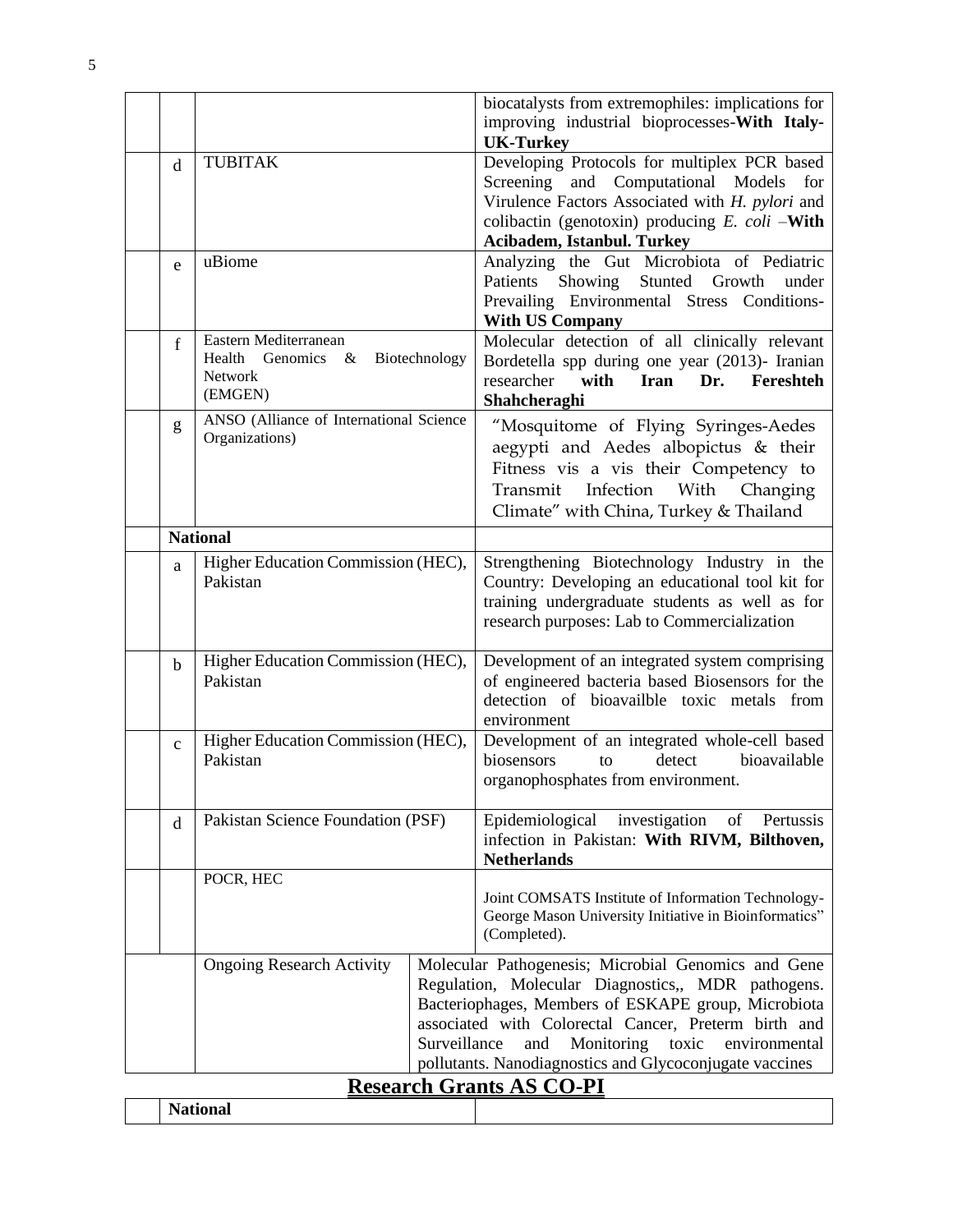| a            | Higher Education Commission (HEC),<br>Pakistan (2015) | Sequencing and mapping of Mycobacterium<br>tuberculosis from Patients in Pakistan by using<br>next generation sequencing (20-3658)                               |
|--------------|-------------------------------------------------------|------------------------------------------------------------------------------------------------------------------------------------------------------------------|
| $\mathbf b$  | Higher Education Commission (HEC),<br>Pakistan (2015) | Development of Serology Based Diagnostic Tool<br>for the Detection of Foot & Mouth Disease Virus<br>$(20-3727)$                                                  |
| $\mathbf{C}$ | Higher Education Commission (HEC),<br>Pakistan (2015) | Nano Active Packaging for food Biosafety: 3 Bios<br>Strategy for Milk & Meat Industry (20-4260)                                                                  |
| d            | IPFP, Higher Education Commission                     | Sampling, Isolation & Characterization of<br>Proteorhodopsin containing bacterial strains from<br>competitive<br>aquatic<br>$(21 -$<br>environments<br>679/SRGP) |
|              | IPFP, Higher Education Commission                     | Evaluation of NPS & NPY Activities & their Genetic<br>Variations in Obese Pakistani Individuals (21-<br>583/SRGP)                                                |
|              | IPFP, Higher Education Commission                     | Development of Lateral Flow Dipstick Device for<br>differential diagnosis of Endemic Vibrio cholerae<br>Subclades in Pakistan (21-302/SRGP)                      |
|              | IPFP, Higher Education Commission                     | Risk Mapping & Source Tracking of Helicobacter<br>pylori strains (IPFP-2014-1635)                                                                                |

#### **Some Selected Publications: (32 of total >130)**

- *1. Bokhari H, Shah MA, Asad S, Sania A, Akram M and Wren BW. 2013. Escherichia coli pathotypes in Pakistan from consecutive floods in 2010 and 2011. Am J Trop Med Hyg, 88(3):519-525.*
- 2. *Syed M Shah, Ankur Mutreja, Nick Thomson, Stephen Baker, Julian Parkhill, Gordon Dougan, Habib Bokhari and Brendan W. Wren 2014. Genomic Epidemiology of Vibrio cholerae O1 associated with Floods, Pakistan, 2010. Emerging Infectious Diseases 20 (1): 13-20.*
- 3. *James W. Harrison , Tran Thi Ngoc Dung , Fariha Siddiqui , Sunee Korbrisate , Habib Bukhari, My Phan Vu Tra , Nguyen Van Minh Hoang , Juan Carrique-Mas, Juliet Bryant , James I. Campbell , David J. Studholme , Brendan W. Wren, Stephen Baker, Richard W. Titball, Olivia L. Champion. 2014. Identification of Possible Virulence Marker from Campylobacter jejuni Isolates. Emerging Infectious Diseases, 20(6):1026-9.*
- *4. Siddiqui F, Champion O, Akram M, Studholme D, Eqani SAMAS, Wren BW & Bokhari H. (2015). Molecular detection identified a type six secretion system in Campylobacter jejuni from various sources but not from human cases. Journal of Applied Microbiology, 118(5), 1191-1198. doi: 10.1111/jam*
- *5. Fariha Masood Siddiqui, Muhammad Akram, Nighat Noureen, Zobia Noreen, Habib Bokhari. 2015. Antibiotic Susceptibility profiling and virulence potential of Campylobacter jejuni isolates from different sources in Pakistan. Asia Pacific Journal of Tropical Medicine. 8(3):197-202.*
- *6. Fariha Massod Siddiqui, Muhammad Ibrahim, Nighat Noureen, Zobia Noreen, Richard W. Titball, Olivia L. Champion, Brendan W. Wren, David Studholme, Habib Bokhari. 2015. Draft Genome Sequence of the Enteropathogenic Bacterium Campylobacter jejuni Strain cj255. Genome Announcement. (Available online)*
- *7. Noreen Zobia, Abrar Mohammad, Siddiqui Fariha, Rani Faryal, Haroon Hamid, Bokhari Habib. 2016. Antibiotic Susceptibility and Molecular Characterization of Campylobacter jejuni Strain Isolated from a Child with Guillain Barre Syndrome- First Case Report from Pakistan. The Indian Journal of Pediatrics. 83(7), 728.*
- *8. Mahwish Younas, Fariha Siddiqui, Zobia Noreen, Syeda Sadia Bokhari, Oscar G. Gomez-Duarte, Brendan W. Wren, Habib Bokhari. 2016. Characterization of enteropathogenic Escherichia coli of clinical origin from pediatric population in Pakistan. Trans. Royal Soc of Trop. Med. Hyg.. 110(7):414-20. doi: 10.1093/trstmh/trw047.*
- *9. Sundus Javed, Farzana Gul, Kashaf Javed, Habib Bokhari. 2017. Helicobacter pullorum: an emerging zoonotic pathogen. Frontiers in Microbiology. . 8: 604; doi[:10.3389/fmicb.2017.00604](https://dx.doi.org/10.3389%2Ffmicb.2017.00604)*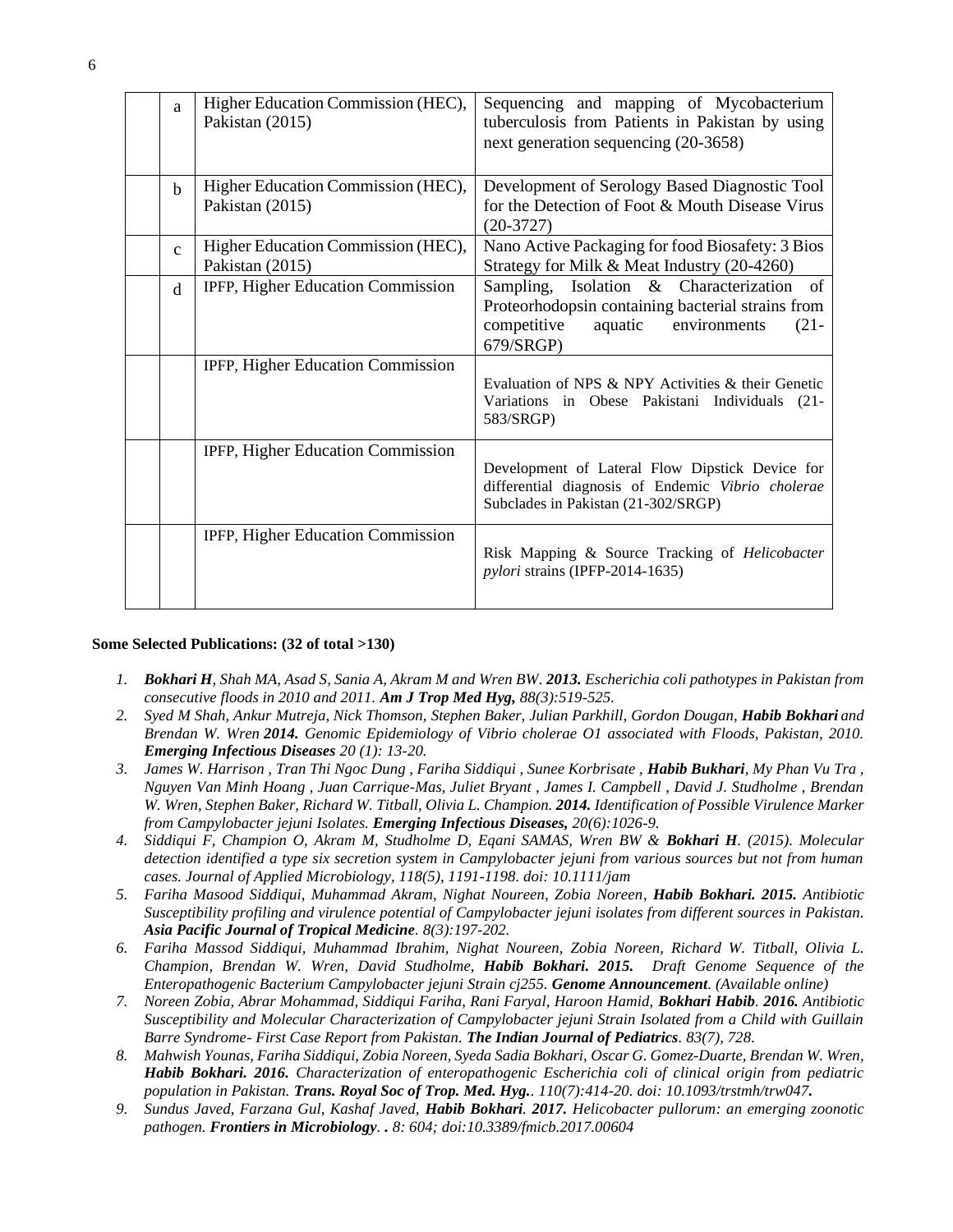- *10. Bostan Nazish; Javed, Sundus; Amen, Nabgha; Eqani, SAMAS; Tahir, Faheem; Bokhari, Habib. 2017. Dengue Fever Virus in Pakistan: Effects of seasonal Pattern and Temperature change on Distribution of Vector and Virus. Reviews in Med. Virology. 27(1). doi: 10.1002/rmv.1899.*
- *11. Habib Bokhari. 2018. Exploitation of microbial forensics and nanotechnology for the monitoring of emerging pathogens. Critical Reviews in Microbiology. DOI 10.1080/1040841X.2018.1444013-*
- *12. Noreen, Zobia; Chacko, Jobichen; Abbasi, Rashda; Seetharaman, Jayaraman; Sivaraman, Jayaraman; Bokhari Habib. 2018. Structural basis for the pathogenesis of Campylobacter jejuni Hcp1, a structural and effector protein of the type six secretion system: The FEBS Journal. 285(21):4060-4070*
- *13. [Kanwal S,](https://www.ncbi.nlm.nih.gov/pubmed/?term=Kanwal%20S%5BAuthor%5D&cauthor=true&cauthor_uid=31476607) [Noreen Z,](https://www.ncbi.nlm.nih.gov/pubmed/?term=Noreen%20Z%5BAuthor%5D&cauthor=true&cauthor_uid=31476607) [Aalam V,](https://www.ncbi.nlm.nih.gov/pubmed/?term=Aalam%20V%5BAuthor%5D&cauthor=true&cauthor_uid=31476607) [Akhtar J,](https://www.ncbi.nlm.nih.gov/pubmed/?term=Akhtar%20J%5BAuthor%5D&cauthor=true&cauthor_uid=31476607) [Masood F,](https://www.ncbi.nlm.nih.gov/pubmed/?term=Masood%20F%5BAuthor%5D&cauthor=true&cauthor_uid=31476607) [Javed S,](https://www.ncbi.nlm.nih.gov/pubmed/?term=Javed%20S%5BAuthor%5D&cauthor=true&cauthor_uid=31476607) [Bokhari H](https://www.ncbi.nlm.nih.gov/pubmed/?term=Bokhari%20H%5BAuthor%5D&cauthor=true&cauthor_uid=31476607). 2019. Variation in antibiotic susceptibility and presence of type VI secretion system in Campylobacter jejuni isolates from various sources. Comparative Immunology, Microbiology & Infectious Diseases:. 25;66:101345. doi: 10.1016/j.cimid.2019.101345*
- *14. [Noreen Z,](https://www.ncbi.nlm.nih.gov/pubmed/?term=Noreen%20Z%5BAuthor%5D&cauthor=true&cauthor_uid=31349065) [Siddiqui F,](https://www.ncbi.nlm.nih.gov/pubmed/?term=Siddiqui%20F%5BAuthor%5D&cauthor=true&cauthor_uid=31349065) [Javed S,](https://www.ncbi.nlm.nih.gov/pubmed/?term=Javed%20S%5BAuthor%5D&cauthor=true&cauthor_uid=31349065) [Wren BW,](https://www.ncbi.nlm.nih.gov/pubmed/?term=Wren%20BW%5BAuthor%5D&cauthor=true&cauthor_uid=31349065) [Bokhari H.](https://www.ncbi.nlm.nih.gov/pubmed/?term=Bokhari%20H%5BAuthor%5D&cauthor=true&cauthor_uid=31349065) 2019. Transmission of multidrug resistant Campylobacter jejuni to children from different sources in Pakistan. Journal of Global Antimicrobial Resistance. S2213- 7165(19)30184-5. doi: 10.1016/j.jgar.2019.07.018*
- *15. Asma Sadiq, Nazish Bostan, Habib Bokhari, Jelle Matthijnssens, Kwe Claude Yinda, Saqlain Raza, Tayyab Nawaz. 2019. Molecular characterization of Human group A Rotavirus genotypes circulating in Pakistan during 2015-2016. Plos One. 14(7):e0220387. doi: 10.1371/journal.pone.0220387. eCollection*
- *16. Asma Sadiq, Nazish Bostan, Habib Bokhari, Kwe Claude Yinda, Jelle Matthijnssens. 2019. Whole genome analysis of selected human group A rotavirus strains revealed evolution of DS-1-like single-and double-gene reassortant rotavirus strains in Pakistan during 2015-2016. Frontiers in Microbiology. 10:2641. doi: 10.3389/fmicb.2019.02641.*
- *17. Asma Sadiq, Habib Bokhari, Zobia Noreen, Rai Muhammad Asghar and Nazish Bostan. 2019. Magnitude of rotavirus a and campylobacter jejuni infections in children with diarrhea in twin cities of Rawalpindi and Islamabad, Pakistan. BMC Infectious Diseases. DOI: 10.1186/s12879-019-4575-1.*
- *18. [Zeb S](https://www.ncbi.nlm.nih.gov/pubmed/?term=Zeb%20S%5BAuthor%5D&cauthor=true&cauthor_uid=31356927) [,Shah MA,](https://www.ncbi.nlm.nih.gov/pubmed/?term=Shah%20MA%5BAuthor%5D&cauthor=true&cauthor_uid=31356927) [Yasir M,](https://www.ncbi.nlm.nih.gov/pubmed/?term=Yasir%20M%5BAuthor%5D&cauthor=true&cauthor_uid=31356927) [Awan HM,](https://www.ncbi.nlm.nih.gov/pubmed/?term=Awan%20HM%5BAuthor%5D&cauthor=true&cauthor_uid=31356927) [Prommeenate P,](https://www.ncbi.nlm.nih.gov/pubmed/?term=Prommeenate%20P%5BAuthor%5D&cauthor=true&cauthor_uid=31356927) [Klanchui A,](https://www.ncbi.nlm.nih.gov/pubmed/?term=Klanchui%20A%5BAuthor%5D&cauthor=true&cauthor_uid=31356927) [Wren BW,](https://www.ncbi.nlm.nih.gov/pubmed/?term=Wren%20BW%5BAuthor%5D&cauthor=true&cauthor_uid=31356927) [Thomson N,](https://www.ncbi.nlm.nih.gov/pubmed/?term=Thomson%20N%5BAuthor%5D&cauthor=true&cauthor_uid=31356927) [Bokhari H](https://www.ncbi.nlm.nih.gov/pubmed/?term=Bokhari%20H%5BAuthor%5D&cauthor=true&cauthor_uid=31356927). 2019. Type III secretion system confers enhanced virulence in clinical non-O1/non-O139 Vibrio cholerae. Microbial Pathogenesis. 135:103645. doi: 10.1016/j.micpath.2019.103645.*
- *19. Zobia Noreen, Fariha Masood Siddiqui, Ghunva Zaman, Nighat Noureen, Annam Hussain, Muhammad Ibrahim, Habib Bokhari. 2019. Comparative Genomic Analysis of Campylobacter jejuni cj255 Reveals Diverse Genetics, Pathogenicity, Determinants and Variation in T6SS. Pakistan Veterinary Journal. 39 (2), 145-150.*
- *20. [Javed K,](https://www.ncbi.nlm.nih.gov/pubmed/?term=Javed%20K%5BAuthor%5D&cauthor=true&cauthor_uid=31294635) [Gul F,](https://www.ncbi.nlm.nih.gov/pubmed/?term=Gul%20F%5BAuthor%5D&cauthor=true&cauthor_uid=31294635) [Abbasi R,](https://www.ncbi.nlm.nih.gov/pubmed/?term=Abbasi%20R%5BAuthor%5D&cauthor=true&cauthor_uid=31294635) [Zaidi RA,](https://www.ncbi.nlm.nih.gov/pubmed/?term=Zaidi%20RA%5BAuthor%5D&cauthor=true&cauthor_uid=31294635) [Noreen Z,](https://www.ncbi.nlm.nih.gov/pubmed/?term=Noreen%20Z%5BAuthor%5D&cauthor=true&cauthor_uid=31294635) [Bokhari H](https://www.ncbi.nlm.nih.gov/pubmed/?term=Bokhari%20H%5BAuthor%5D&cauthor=true&cauthor_uid=31294635), [Javed S](https://www.ncbi.nlm.nih.gov/pubmed/?term=Javed%20S%5BAuthor%5D&cauthor=true&cauthor_uid=31294635) 2019. Prevalence and role of type VI secretion system in pathogenesis of emerging zoonotic pathogen Helicobacter pullorum from retail poultry. Avian Pathology.1-7. doi: 10.1080/03079457.2019.1643450*
- *21. Samia Zeb, Sardar Muhmmad Gulfam, Habib Bokhari. (2020) Comparative core/pan genome analysis of Vibrio cholerae isolates from Pakistan. [Infection, Genetics and Evol](https://www.sciencedirect.com/science/journal/15671348)ution 82[;https://doi.org/10.1016/j.meegid.2020.104316](https://doi.org/10.1016/j.meegid.2020.104316)*
- *22. [Ahmed Donia,](https://sciprofiles.com/profile/1114233) [Sammer-ul Hassan,](https://sciprofiles.com/profile/233797) [Xunli Zhang,](https://sciprofiles.com/profile/519707) [Lamiaa Al-Madboly,](https://sciprofiles.com/profile/author/bnpTZGw0TkNDQklFMEg1UWNOQ2c4TnVQbEQ2dVBXRm1wNzFyUjlWb1dvUkhWMGZUWjZPL0UzaTVnOHJWMTZzTw==) [Habib Bokhari.](https://sciprofiles.com/profile/602580) COVID-19 Crisis Creates Opportunity towards Global Monitoring & Surveillance" has been published in Pathogens as part of the Special Issue SARS-CoV-2 in the Water Environment. Pathogens 2021, 10(3), 256; <https://doi.org/10.3390/pathogens10030256>*
- *23. Hussain, Z., Abbasi, A.Z., Ahmad, R. Bukhari H, Shahzad M, Sultan F, Ali M. 2020. Vibrio cholerae dynamics in drinking water; mathematical and statistical analysis. Appl Nanosci.<https://doi.org/10.1007/s13204-020-01292-3>*
- *24. Arbab Saddique , Muhammad Suleman Rana , Muhammad Masroor Alam , Aamer Ikram , Muhammad Usman , Muhammad Salman , Rani Faryal , Umair Massab , Habib Bokhari, Muhammad Sufian Mian , Israr Asiya , Safiullah. Emergence of co-infection of COVID-19 and dengue: A serious public health threat. Journal of Infection. <https://doi.org/10.1016/j.jinf.2020.08.009>*
- *25. [Arbab Saddique,](https://www.ncbi.nlm.nih.gov/pubmed/?term=Saddique%20A%5BAuthor%5D&cauthor=true&cauthor_uid=34723081) [Shahzada Adnan,](https://www.ncbi.nlm.nih.gov/pubmed/?term=Adnan%20S%5BAuthor%5D&cauthor=true&cauthor_uid=34723081) [Habib Bokhari,](https://www.ncbi.nlm.nih.gov/pubmed/?term=Bokhari%20H%5BAuthor%5D&cauthor=true&cauthor_uid=34723081)[Asima Azam,](https://www.ncbi.nlm.nih.gov/pubmed/?term=Azam%20A%5BAuthor%5D&cauthor=true&cauthor_uid=34723081) [Muhammad Suleman Rana,](https://www.ncbi.nlm.nih.gov/pubmed/?term=Rana%20MS%5BAuthor%5D&cauthor=true&cauthor_uid=34723081) [Muhammad](https://www.ncbi.nlm.nih.gov/pubmed/?term=Khan%20MM%5BAuthor%5D&cauthor=true&cauthor_uid=34723081)  [Mujeeb Khan,](https://www.ncbi.nlm.nih.gov/pubmed/?term=Khan%20MM%5BAuthor%5D&cauthor=true&cauthor_uid=34723081) [Muhammad Hanif,](https://www.ncbi.nlm.nih.gov/pubmed/?term=Hanif%20M%5BAuthor%5D&cauthor=true&cauthor_uid=34723081) and [Shawana Sharif.](https://www.ncbi.nlm.nih.gov/pubmed/?term=Sharif%20S%5BAuthor%5D&cauthor=true&cauthor_uid=34723081) 2021. Prevalence and Associated Risk Factor of COVID-19 and impacts of meteorological and social variables on its propagation in Punjab, Pakistan", Earth Syst Environ. 1–14.; doi: [10.1007/s41748-021-00218-5](https://dx.doi.org/10.1007%2Fs41748-021-00218-5)*
- *26. Ahmed Donia, Muhammad,Furqan Shahid, Sammerul Hassan, Ramla Shahid, Aftab Ahmad, Aneela Javed, Muham mad Nawaz, Tahir Yaqub, [Habib](http://orcid.org/0000-0002-2171-6062) Bokhari. Integration of RT-LAMP and Microfluidic Technology for Detection of SARS-CoV-2 in Wastewater as an Advanced Point-of-care Platform. bioRxiv. DOI: [10.1101/2021.08.18.456880](http://dx.doi.org/10.1101/2021.08.18.456880)*
- *27. Humaira Amin, Syed Habib Bokhari , Khuram Shahzad. Comparative Transcriptome Analysis of Preterm Placental Tissue with Maternal Diabetes, Obesity and Periodontitis Diseases Using Integrated Bioinformatics Approach. DOI: [10.21203/rs.3.rs-853009/v1](http://dx.doi.org/10.21203/rs.3.rs-853009/v1)*